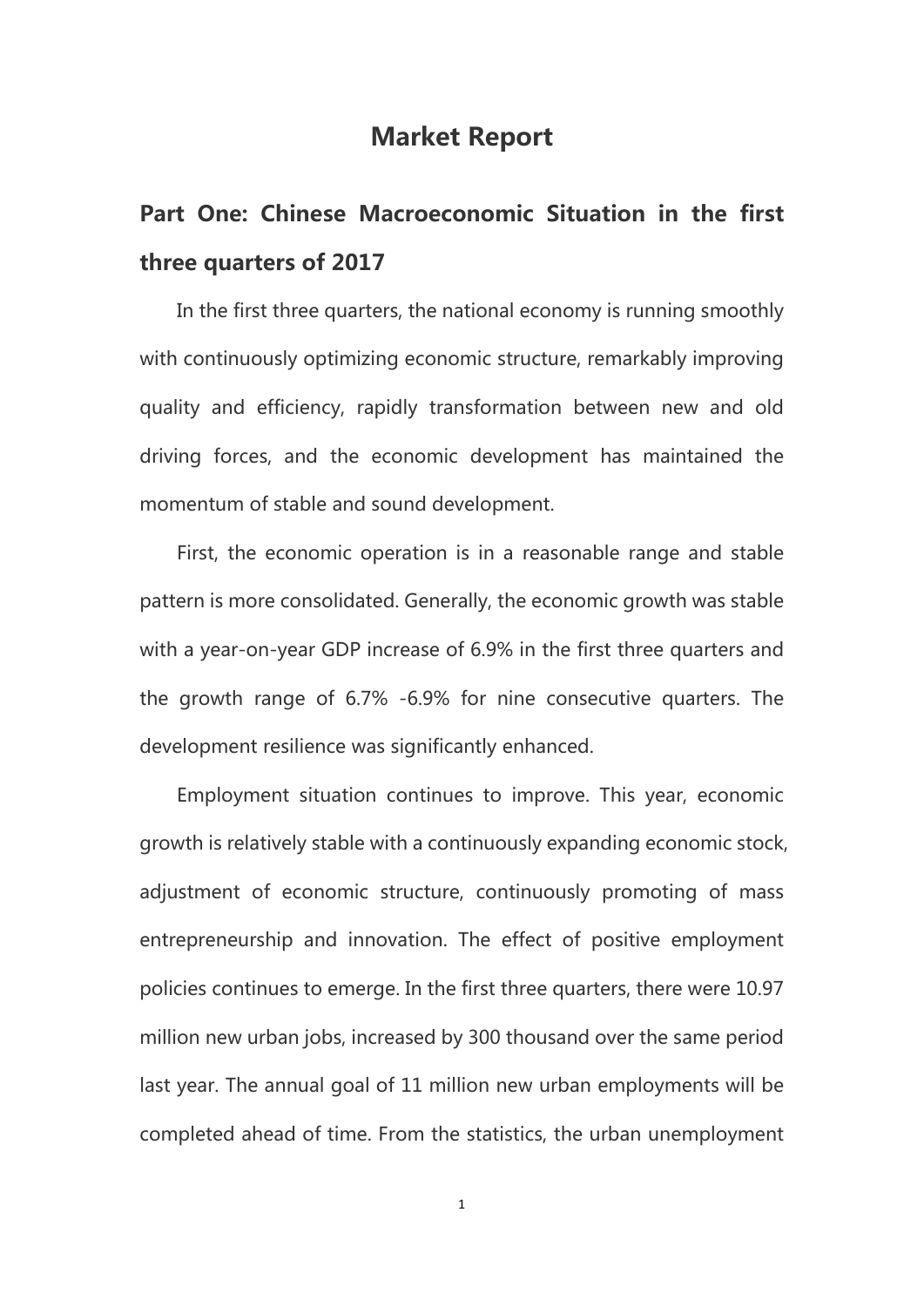rate in the first three quarters was relatively low. In 31 big cities, the unemployment rate has stayed below 5% for seven months, only 4.83% in September, which has become a low point since 2012.

The price situation is relatively stable. In the first three quarters, consumer prices rose by 1.5% year-on-year, 0.5 percentage point lower than the growth of last year. After deducting food and energy, core CPI rose by 2.1% year-on-year, which is also moderate.

The international balance of payments has been improved significantly. Since this year, China's imports and exports have maintained rapid growth, the current account remained surplus, the RMB exchange rate was basically stable, and foreign exchange reserves have increased for eight consecutive months.

Second, the economic restructuring was optimized and the coordination of development was enhanced. From the point of view of industrial structure, the leading role of service industry has been further enhanced. Service industry has become the largest industry of China's national economy since 2012 and continued to maintain the momentum of rapid development this year. In the first three quarters, the added value of services increased by 7.8% year-on-year and the contribution rate of service sector to economic growth reached 58.8%. Industry moved towards mid-to-high end, high-tech manufacturing and equipment manufacturing industry showed a trend of accelerating

 $\overline{2}$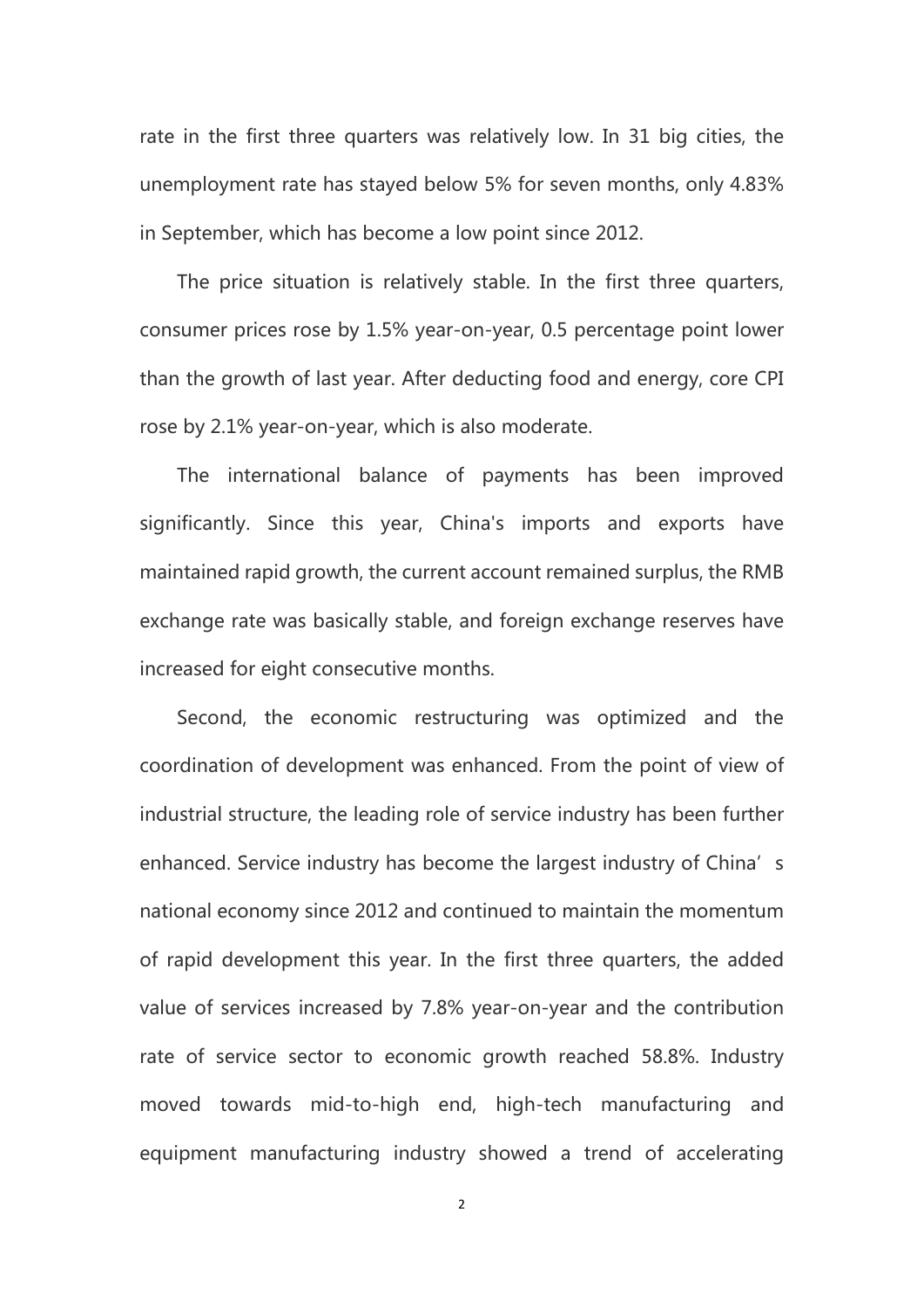growth, currently, the added value of high technology manufacturing accounted for more than 12% of above-scale industrial and equipment manufacturing industry accounted for over 32% of the industry.

From the point of view of demand structure, the contribution of consumption was more prominent and the investment structure was continuously optimized. In the first three quarters, the contribution rate of final consumer spending to economic growth was 64.5%, up 2.8 percentage points over the same period last year. Investment structure was continuously optimized and investment was focused on boosting economic development potential by making up short board, adjusting structure and improving weaknesses to keep its key role in economic growth.

From the perspective of regional structure, the effect of regional synergetic development was further enhanced. Transformation and upgrading of the eastern region continued to be at the forefront and new driving forces were aggregated at a faster pace. The central and western regions undertook the industrial and technology transfer of the eastern region with a prominent late-mover advantage and a faster growth of the main economic indicators than that of the whole country. In the first three quarters, the northeast region also appeared stable and good situation with an industrial growth of 1.6% from negative increase.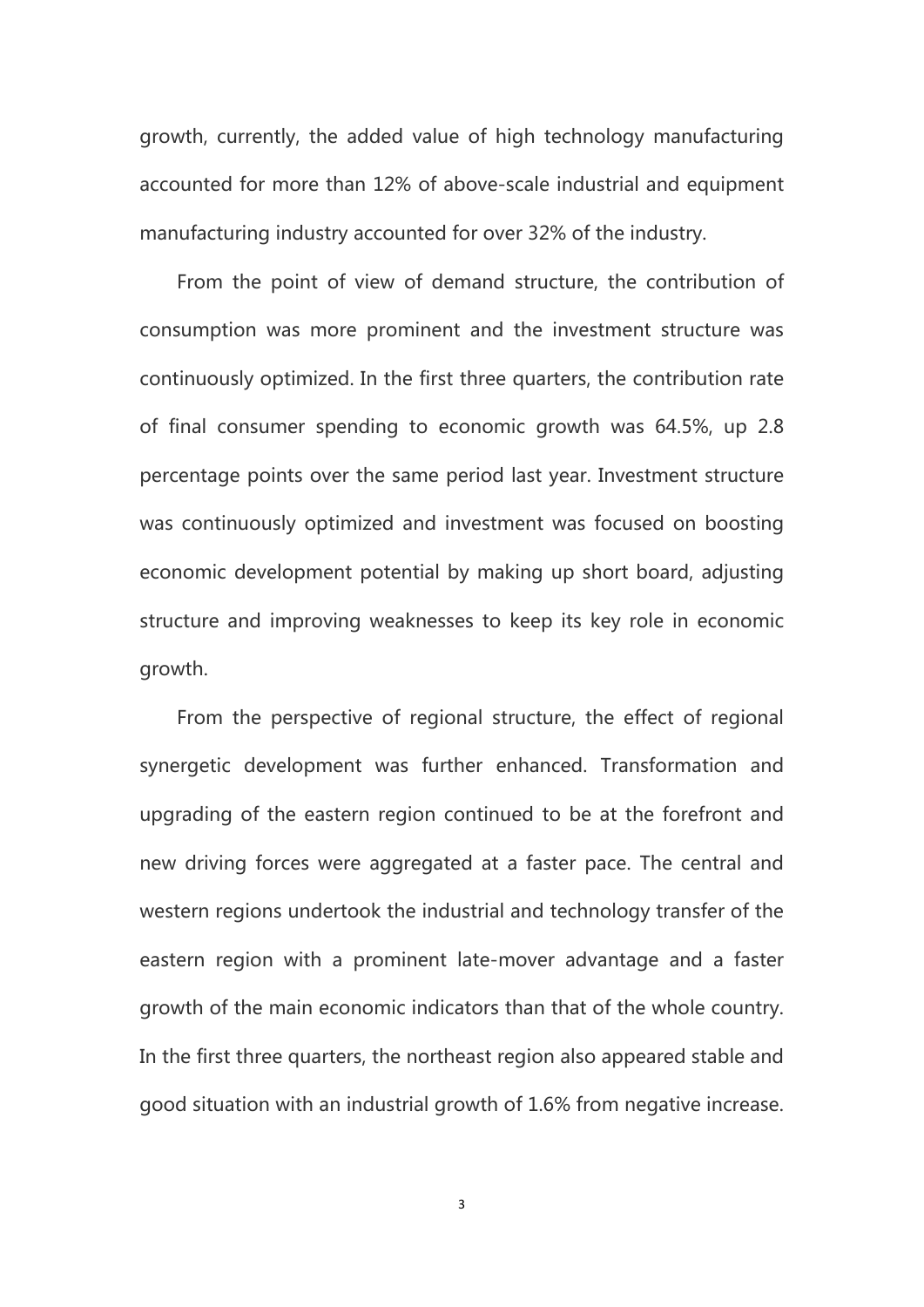Third, the transformation between new and old driving forces of economic growth was speeding up. New industries and products were growing rapidly. In the first three quarters, strategic emerging industries grew 11.3% year-on-year. In the service sector, the growth rate of information services and business services index reached 29.4% and 11.4% respectively. For example, in the industrial sector, civilian UAV production doubled; industrial robot production increased by 69.4%, new energy vehicles increased by 30.8%, the output growth rates of integrated circuits, solar cells and other products were also more than 20%. Online retail sales of goods increased by 29.1% year on year, accounting for 14% of the total retail sales of social consumer goods. New formats and business models like digital economy and sharing economy continued to emerge.

Fourth, quality and benefit was significantly improved and the sustainability of development was enhanced. From the residents' income, in the first three quarters, household income grew 7.5%, continuously faster than the growth of GDP and per capita GDP. Corporate profits growth was also relatively fast, this year, profit growth of above-scale industrial enterprises has remained above 20% and that of above-scale service enterprises has reached 22.8%. The growth trend of fiscal revenue was also better than last year; national general budget revenue grew 9.7% in the first three quarters, up 3.8 percentage points over the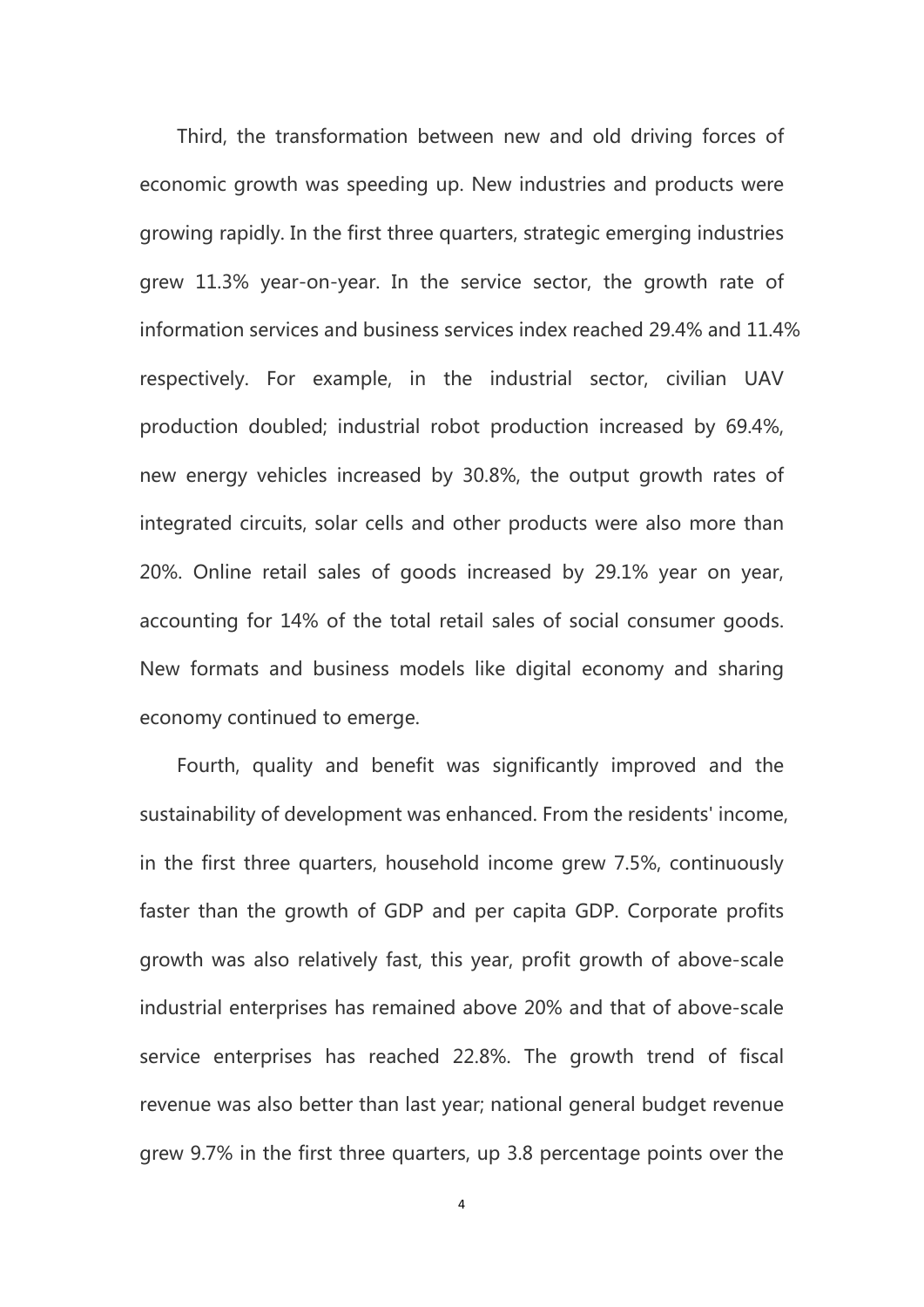same period last year. Resources and energy utilization increased significantly. In the first three quarters, 10,000-Yuan-GDP energy consumption has fell 3.8% year on year while the annual target is down 3.4%, environmental governance was also vigorously advancing.

## **Part two: Current Situation of Chinese Capital Market**

In recent years, especially from 2016, Chinese Securities Regulatory authorities insist on the general principal of making progress while maintaining stability, strengthen market surveillance and vigorously promote the construction of multi-level capital market.

First, steadily develop equity financing and accelerate capital formation. To achieve the normalization of IPO, optimize the issuance conditions for GEM, improve the refinancing system of listed companies, encourage enterprises to issue preferred shares and improve the financing structure. From the beginning of last year to the end of July this year, the cumulative amount of various types of equity financing is about 3.6 trillion yuan.

Second, promote capital market to serve for SMEs and support innovation and entrepreneurship. At present, there were more than 11,000 enterprises listed at NEEQ with a financing amount of 75.2 billion yuan in the first 7 months of this year, and more than 20,000 companies were listed in regional equity markets. There are 58.7 thousand normally survived private equity recorded in the Asset Management Association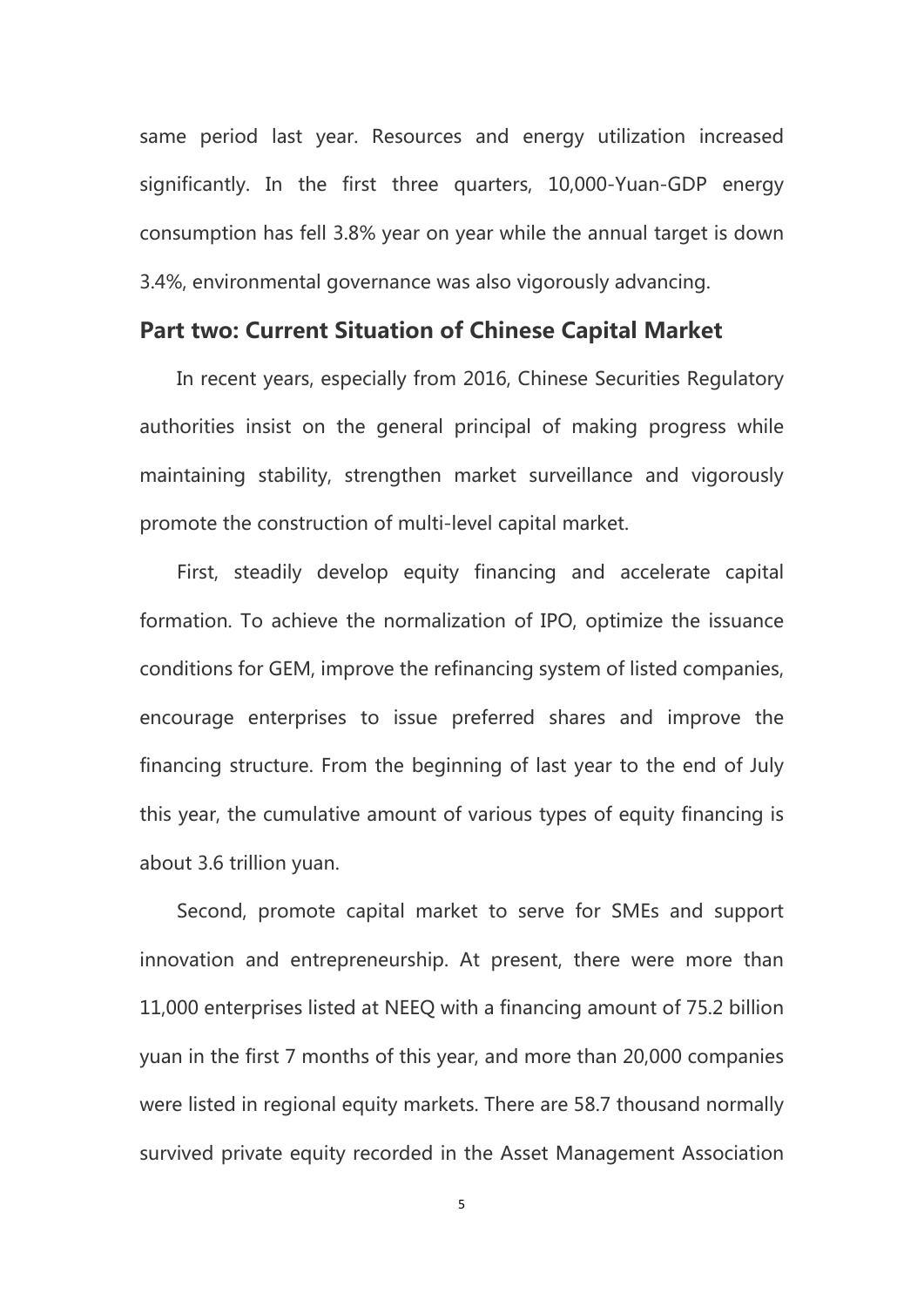of China (AMAC) with the management scale of 9.95 trillion yuan and has become an important source of direct financing for innovative entrepreneurial enterprises.

Third, play an active role of capital market in mergers and acquisitions and promote economic restructuring. From the beginning of last year to the end of July this year, the total amount of mergers and acquisitions in the whole market was up to 3.38 trillion yuan, of which, more than 70% M&A is based on industrial integration.

Fourth, promote the development of the exchange bond market and enrich direct financing tools. Since last year, the financing amount of exchange bond market was more than 5.4 trillion yuan. In the first seven months of this year, the combined products of stock and bonds (including convertible bonds and exchangeable bonds) issued 75.9 billion yuan, an increase of 194% year-on-year. Asset securitization developed rapidly while the cumulative financing amount in the first 7 months was 4108 billion yuan, the effect of promoting corporate stock and revitalizing assets becomes more prominent.

However, while the capital markets are developing, there are also some challenges and problems need to be solved.

First, although the capital market has made considerable progress, but comparing with the current status of China as the world's second largest economy, it is still "short board." Financial services system has yet